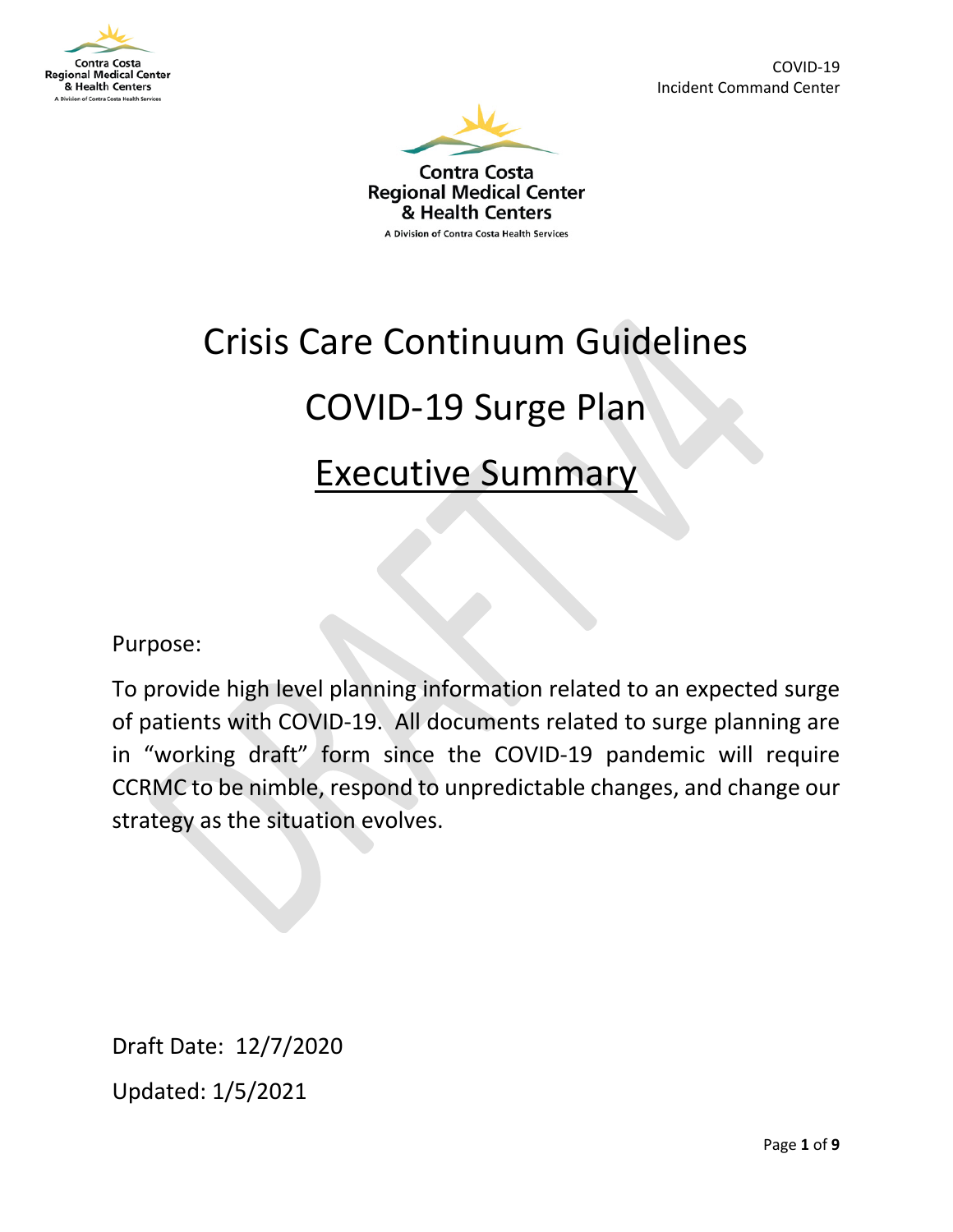

## Overview

### 1. Background

- a. COVID-19 was declared a global pandemic on March 11, 2020. This disease is caused by a novel virus in the coronavirus family named "SARS-CoV-2".
- b. COVID-19 has been spreading through the United States since January 2020 and is predicted to cause large clusters of outbreaks that present to healthcare systems as "surges" of patients.
- c. The State of California has asked all acute care facilities to prepare for a 40%+ increase in patient beds in each facility if possible.
- d. COVID-19 patients have potential to become critically ill and often require mechanical ventilation.
- 2. Process
	- a. This plan was developed with the input from leaders and front-line workers from throughout the organization.
	- b. This plan will continue to evolve as the situation evolves.
	- c. The second revision of this plan includes lessons learned from increases in cases experienced during the summer months of 2020 in preparation for projected increases in the fall and winter.
	- d. This plan uses colors (Green, Yellow, Orange, Red) to identify a common point of reference for the planning of events in a stepwise fashion.
	- e. Additions to this plan will continue in this framework so that there is a system wide understanding of what happens when CCRMC is "in orange," for example.
	- f. Surge status will be designated by the Incident Command Center and communicated daily with staff.
	- g. Command Center designates surge level based on the following triggers:
		- i. COVID-19 census and patient acuity
		- ii. Isolation room occupancy
		- iii. Bed availability
	- h. Each surge level identifies:
		- i. Changes to workflows
		- ii. Changes to staffing
		- iii. Preparation activities for the next level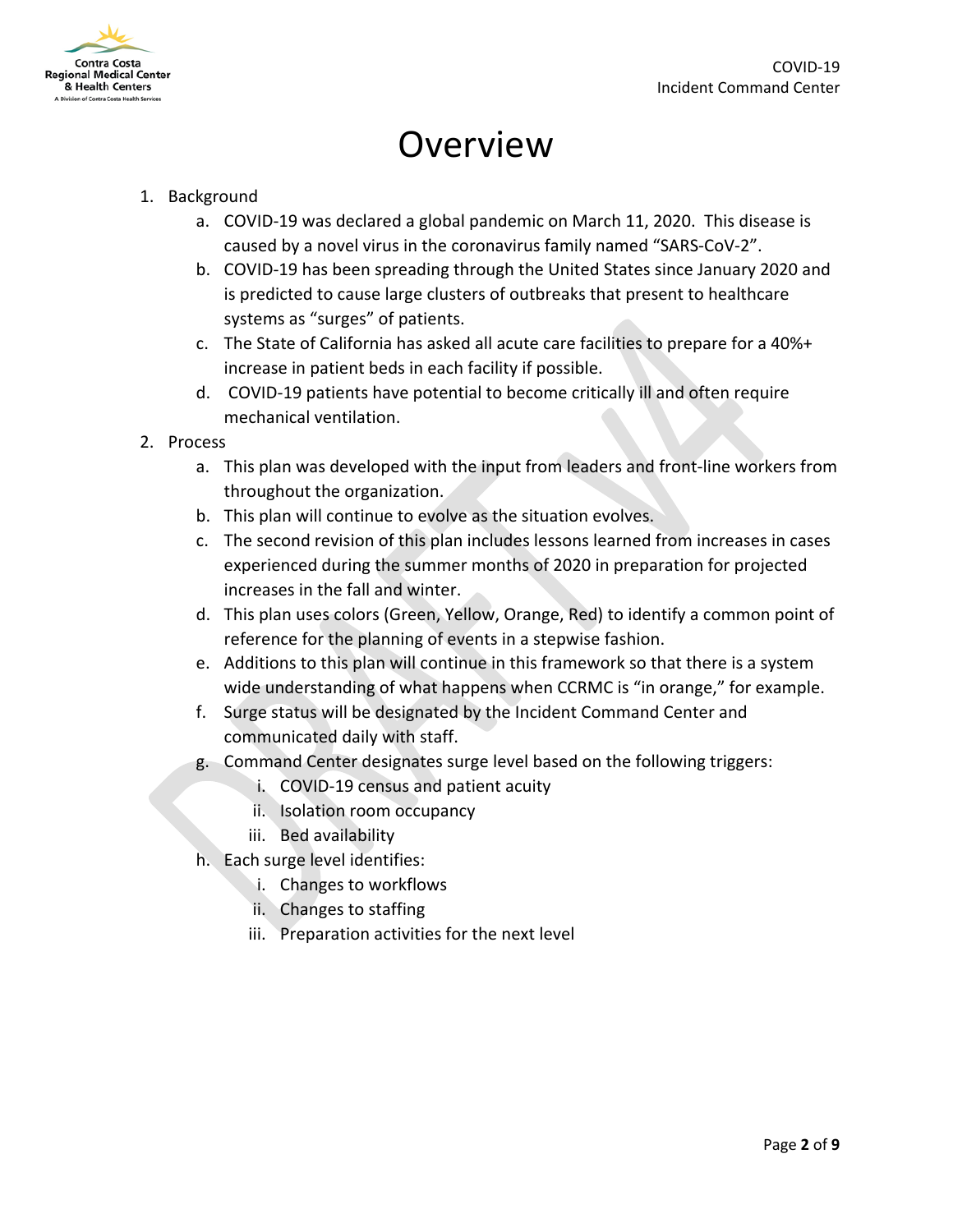

## Executive Summary - Status GREEN

#### 1. Overview

- a. Green status connotes a low COVID-19 volume state where there are sporadic increases and decreases in the numbers of COVID-19 patients
- b. Green status is considered "status quo" and does not necessitate major alterations to workflows
- c. Use existing equipment, staff, and supplies
- 2. Patients
	- a. COVID-19 patients are cared for on units based on care level needs (ie Intensive Care Unit (ICU) level on ICU unit).
	- b. COVID-19 patients will be placed in negative isolation pressure rooms located on the same units.
	- c. 4A (Med/Surg/Telemetry) opened as needed for additional capacity and/or to cohort COVID-19 patients.
	- d. All Emergency Department (ED) and inpatients are placed in negative pressure rooms or private rooms with HEPA filters.
- 3. Staffing
	- a. No specific staffing changes are required
	- b. Isolation and quarantine guidelines for infected or exposed staff are in place.
	- c. A plan to implement Center for Disease Control (CDC) and California Department of Public Health (CDPH) strategies to maintain staffing during times of staffing shortages is in place.
	- d. Onboarding temporary agency staff to maintain adequate staffing
- 4. Important Activities
	- a. Acquire and maintain at least 60 days on hand of all Personal Protective Device (PPE) and cleaning supplies
	- b. Update Infection control protocols and standards as needed
	- c. Staff training and education on COVID-19 pandemic and infection prevention and control competencies.
	- d. Implement ongoing communication plan with all employees to keep them informed of new developments.
	- e. Establish recurring communication plan and resources request process with local health system partners, local public health, and local Medical Health Operational Area Coordinator (MHOAC)
	- f. Identify Staff for cross training
	- g. Identify Facility needs, e.g. additional hepa filters
	- h. Confirm the numbers of ventilators for patient care that are available to meet the needs of available ICU licensed, surge and ED overflow space.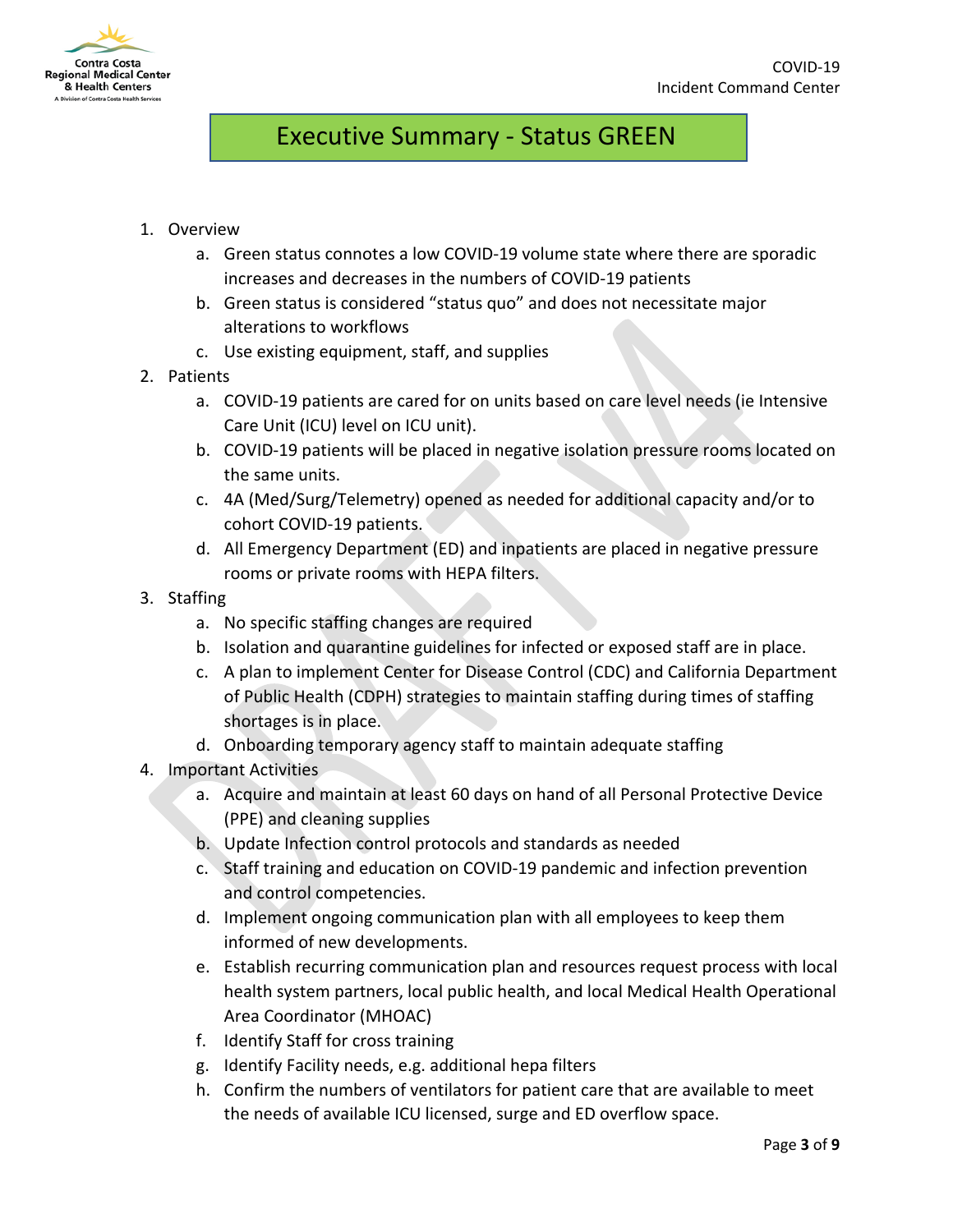

- i. Identify triage teams that will over-see and review the scarce resource allocation or relocation of critical care resources.
- j. Increased capacity within the hospital by creating Enhanced Airflow Rooms and equipped 4A with cardiac monitors
- 5. Preparation for next surge level (yellow)
	- a. Prepare COVID wards and ED Surge Tent
	- b. Workflows and guidelines in place to conserve PPE and Cleaning Supplies

Scripted Trigger Criteria to move to Yellow Surge Status:

- 60% 100% of isolation beds are occupied by patients requiring enhanced airborne isolation
- COVID-19 patients census 15-17 patients
- Five or more COVID-19 patients are on a mechanical ventilator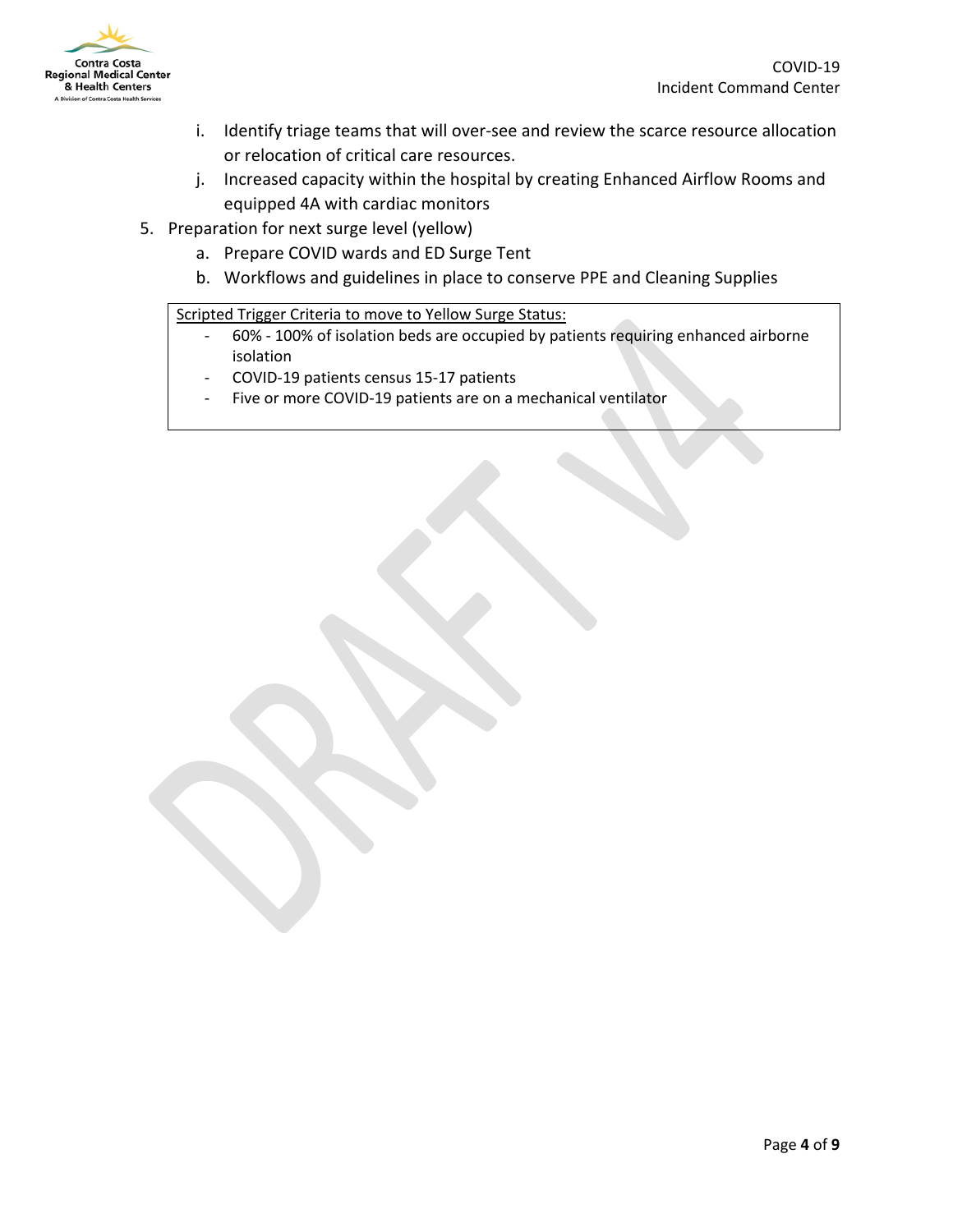

## Executive Summary - Status YELLOW

#### 1. Overview

- a. Yellow status connotes a modest COVID volume state where there are consistently sufficient patients to sensibly create COVID cohorted wards
- b. Use existing equipment, staff, and supplies
- 2. Patients
	- a. COVID patients are cared for on units based on care level needs (ie ICU level on ICU unit).
	- b. COVID patients may be cohorted on units
	- c. ED and inpatients are placed in negative pressure rooms or private rooms with HEPA filters
	- d. Open 4A as needed for additional COVID capacity
	- e. Consider ED surge tent for additional ED capacity
- 3. Staffing
	- a. Cross train staff to provide care and services in critical care units
	- b. Identify cross trained staff and identify patients to move to other units as the situation progresses
	- c. Recurring communication with outside staffing resources in preparation for status orange
- 4. Important Activities
	- a. Begin shifting work from Respiratory Therapist (RT) to floor nurses for routine treatments
	- b. Postpone non-essential care to protect patients and supplies of PPE
	- c. Prepare ED Triage tent
	- d. Consider Hot wards (designated COVID wards)
- 5. Preparation for next surge level (orange)
	- a. Prepare hot wards: Intermediate Care Unit (IMCU) and 4A
	- b. Prepare/cross train outpatient staff for inpatient service

Scripted Trigger Criteria to move to Orange Surge Status:

- 100% 130% of isolation beds are occupied by patients requiring enhanced airborne isolation
- All rooms on IMCU and 4A units are occupied by COVID-19 patients and we are considering expanding to 4B unit should COVID-19 care space be needed
- Five or more COVID-19 patients are on a mechanical ventilator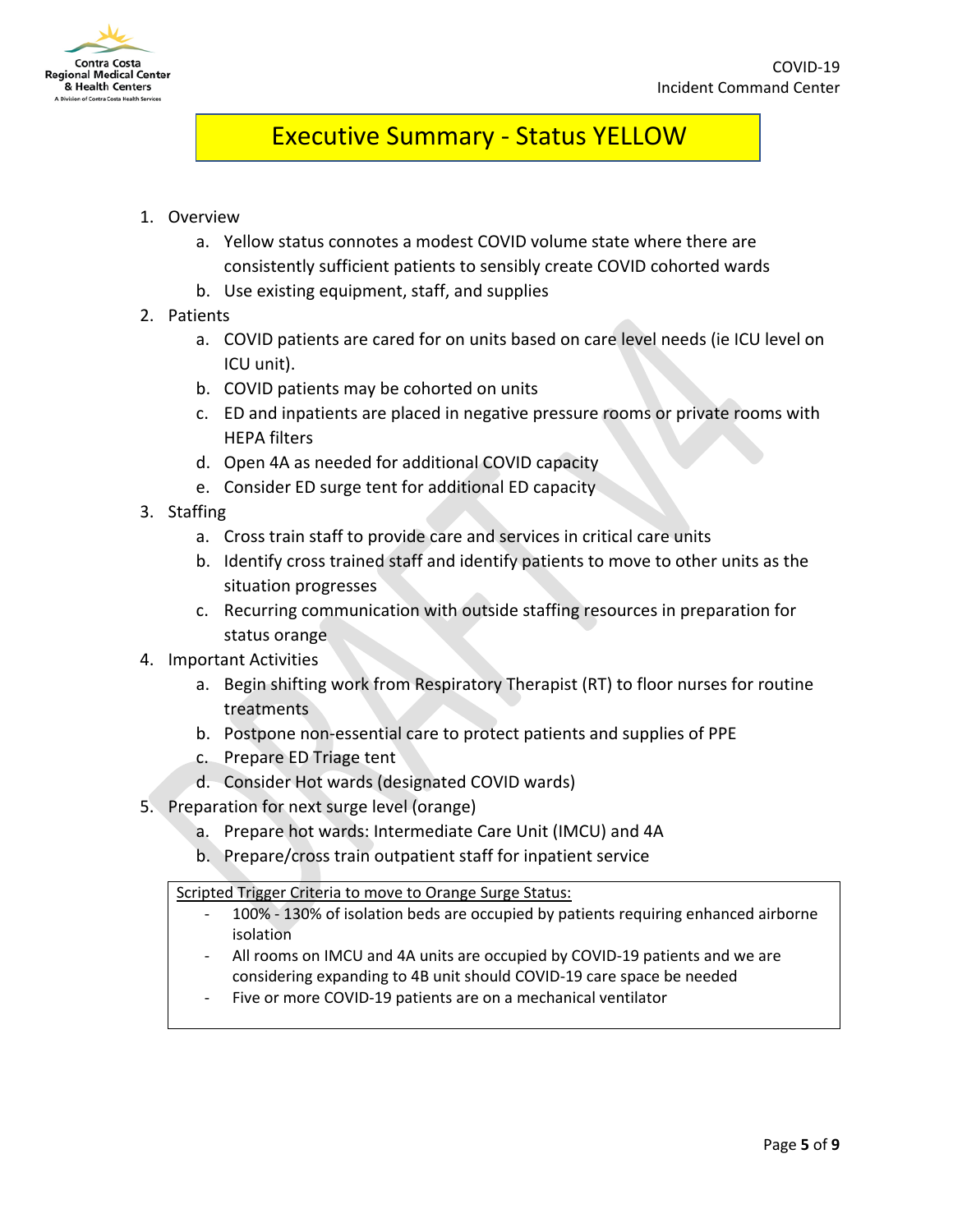

## Executive Summary - Status ORANGE

### 1. Overview

- a. Orange status connotes a significant COVID-19 volume state where care is shifted to areas that don't typically handle the acuity that will be assigned in this status
- b. Impact to hospital services anticipated (ie. Will limit incoming transfers and elective procedures)
- c. Impact to Ambulatory services anticipated (ie. may pull ancillary and clinic staff to support hospital)
- 2. Patients
	- a. Designated COVID units: IMCU, 4B (Med/Surge/Telemetry) and 4A
	- b. ED and inpatients are placed in negative pressure rooms or private rooms with HEPA filters
	- c. Hot wards opened to cohort patients and staff to save supplies and minimize exposure risk
	- d. ED surge tent utilized regularly, and non-COVID-19 care pushed to fast track whenever possible
	- e. ED triage tent opened; ED patients screened outside
	- f. Consider further restriction of visitors per AFL 20-38.5 Visitor Limitation Guidelines
- 3. Staffing
	- a. Prepare 4B to accept IMCU level COVID patients
	- b. Staffing challenges predicted at this level for two reasons
		- i. Shortages in staff with experience in critical care
		- ii. Shortages related to staff illnesses and absences
	- c. Staffing modifications will include
		- i. Physicians shifting to ward-based teams
		- ii. Nurses with critical care skills paired with floor nurses to care for groups of patients and allow for amplification of skills and cross training
		- iii. Introduction of hierarchical structures for critical care physicians who shift towards more supervisory and training roles
	- d. Scheduling could be modified to include alternative shift times/lengths based on need
	- e. Apply for program flex on Nursing Documentation under emergency declaration waivers.
	- f. Consider applying for program flex Staffing Waivers.
- 4. Important Activities
	- a. Cross training of staff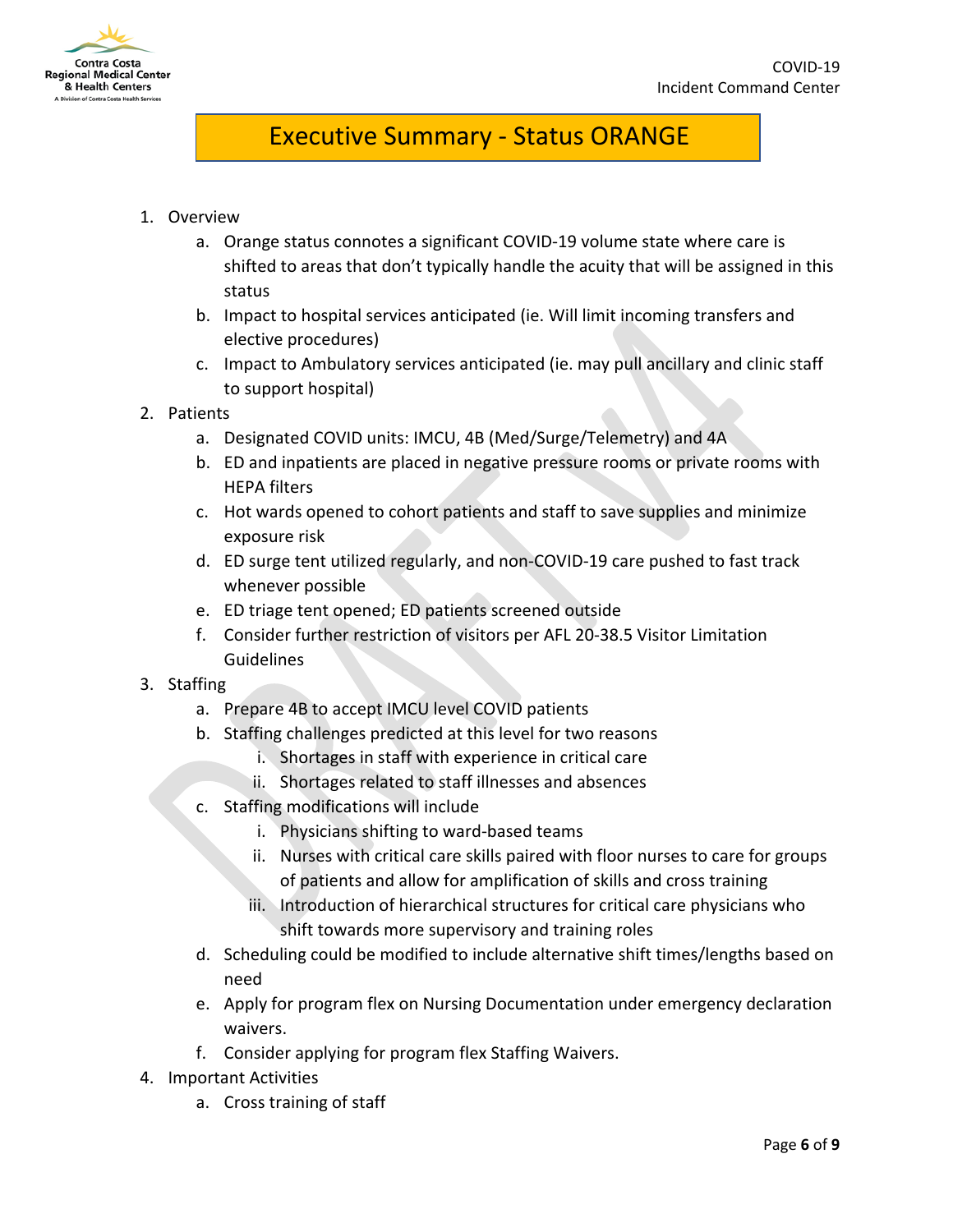

- b. Tight control of PPE
- c. Restriction of non-essential care to protect patients and PPE supplies
- d. Exhaust all contracted critical supply options.
- e. RT staff will prioritize emergencies over routine care shifting some routine ventilator care to bedside nurses and physicians
- f. Communication with DOC and MHOAC regarding critical staffing or supply needs.
- g. Plan to convert two ED non-isolation rooms to Enhanced Air Flow rooms
- 5. Preparation for next surge level (Red)
	- a. Prepare PACU to accept IMCU/ICU level COVID patients
	- b. Prepare Miller Wellness Center (MWC) to be a non-COVID Emergency Department
	- c. Identify facility needs and equipment for all COVID areas
	- d. Staffing resource request to DOC as needed

### Scripted Trigger Criteria to move to Red Surge Status:

- Greater than 130% of isolation beds are occupied by patients requiring enhanced airborne isolation
- 4B unit are fully occupied by COVID-19 patients and more COVID-19 patients and we are considering expanding to PACU unit should the COVID-19 care space be needed
- IMCU and 4A units are fully occupied by COVID-19 patients requiring mechanical ventilation and there are greater than 10 ventilated patients on IMCU unit.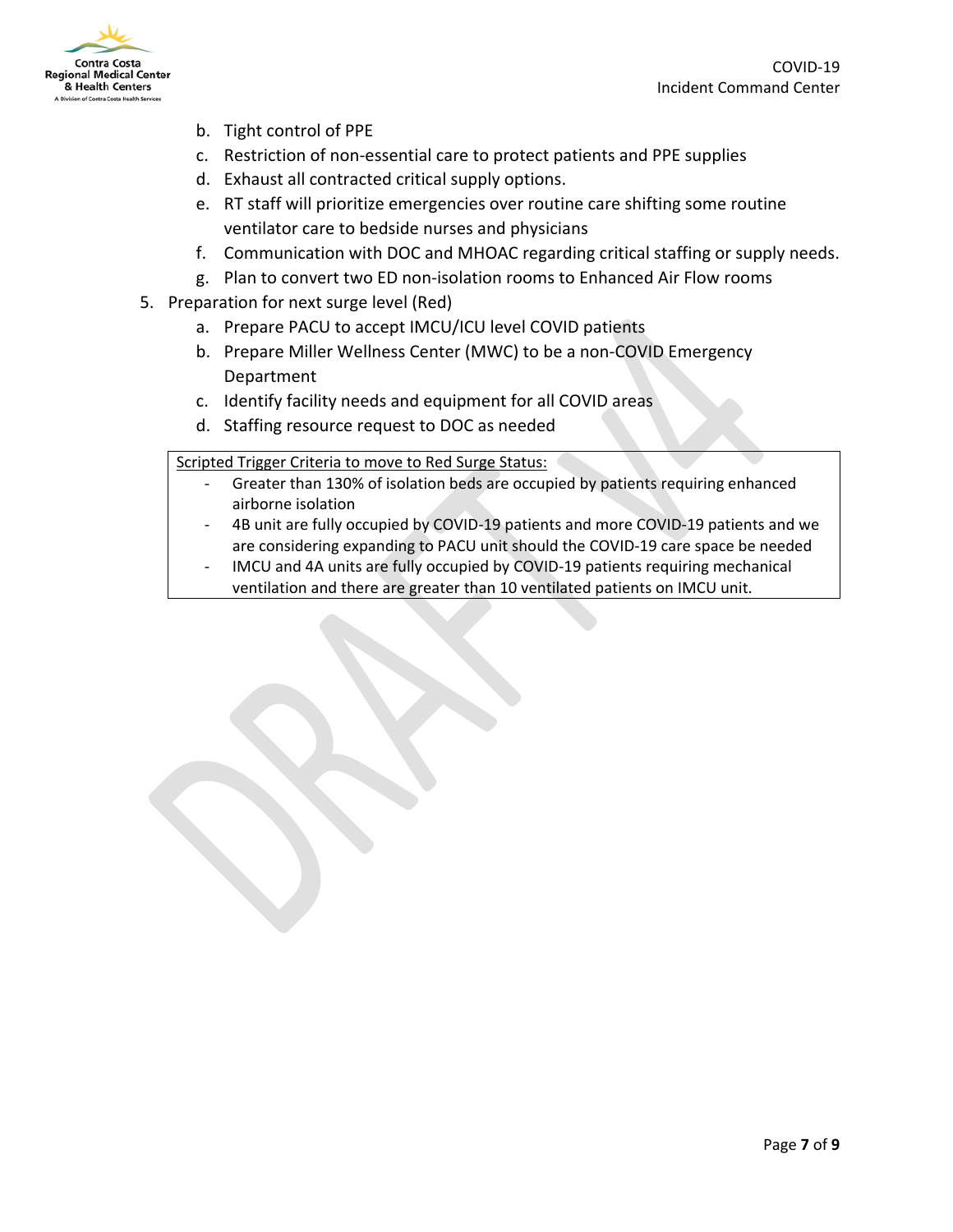

## Executive Summary - Status RED

### 1. Overview

- a. Red status connotes a severe COVID volume state where COVID cases generally outnumber non-COVID cases and demands exceed existing resources
- b. Hospital services impacted (ie. emergent procedures only, no incoming transfers)
- c. Ambulatory services impacted (ie. may close clinics and divert staff to hospital)
- d. State/federal staffing needed
- e. Alternative Care Sites needed
- 2. Patients
	- a. COVID wards are hot wards: IMCU, 4A, 4B, and PACU
	- b. Re-apportion other units for non-COVID patients
	- c. ED surge tent utilized regularly
	- d. Consider using MWC into ER for non-COVID care
- 3. Staffing
	- a. Staffing challenges predicted at this level for two reasons
		- i. Shortages in staff with experience in critical care
		- ii. Shortages related to staff illnesses and absences
	- b. Staffing modifications will include
		- i. Activate established contracts to bring on additional staff
		- ii. Hierarchical structure for critical care physicians supervising other physicians
		- iii. Hierarchical structure for critical care nurses supervising other nurses
		- iv. Hierarchical structure for other ancillary staff (e.g. respiratory therapists) to supervise other ancillary staff
	- c. Schedules modified to include alternative shift times/lengths based on need
- 4. Important Activities
	- a. Regular use of alternative care sites to move stable patients out of CCRMC
	- b. Tight control of PPE
	- c. Shift recovery of post-partum mothers to alternative areas like Labor and Delivery (L&D) suites, nursery 2, and any other care area needed to ensure that 5C (Post-partum Unit) can be flexed up for non-COVID medical/surgical care
	- d. 1 Operating Room (OR) open, all elective procedures cancelled, all elective Gastrointestinal (GI) procedures cancelled
	- e. On-going communication with DOC and MHOAC regarding critical staffing supply needs.
- 5. Preparation for next steps